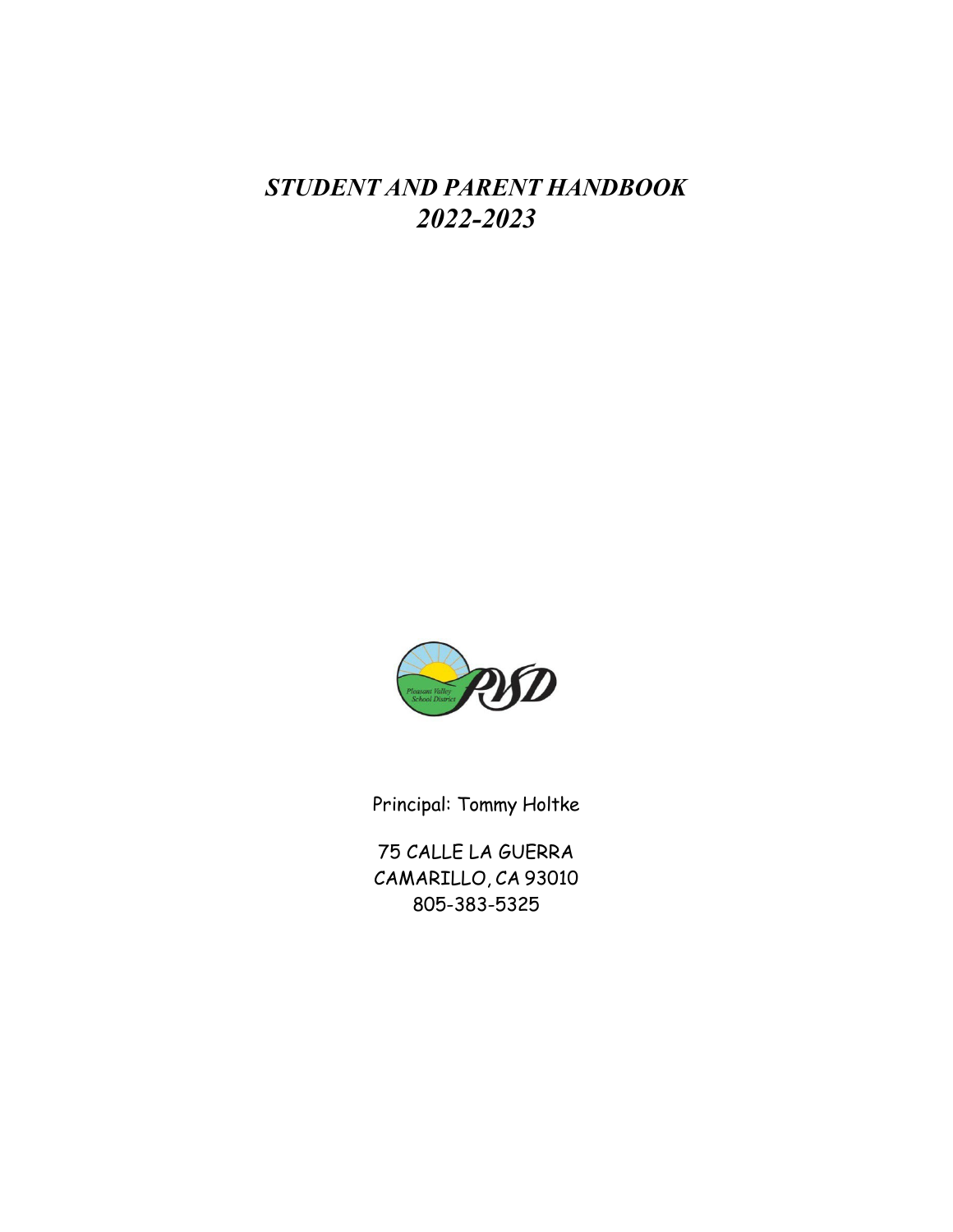Dear Las Posas Families:

Welcome to Las Posas, home of the Leopards! We offer a quality and enriched educational program in a safe, nurturing and positive environment. We know that it takes teamwork and collaboration to build a strong academic, social and emotional foundation for all our students, and parents are an important part of the team. We welcome your involvement at Las Posas.

This handbook is designed to help guide you through our school policies and procedures. All parents and students are encouraged to read and discuss this information together. I hope it will answer any questions you have about Las Posas. If you have any further questions, feel free to contact us at any time.



Sincerely, Tommy Holtke Principal



"Welcome Las Posas Families,

We hope you had a great summer! Las Posas PTA is happy to be back and we have been working hard all summer to get this year started. We have a lot of great programs and fundraisers planned. We need your help and support to have a great year. Please take the time to join our PTA and be involved in all the wonderful stuff we do.

If you would like to volunteer, or need any additional information on the PTA, please contact me at **lasposasptapresident@yahoo.com** 

Gail Chasse PTA President 2022-23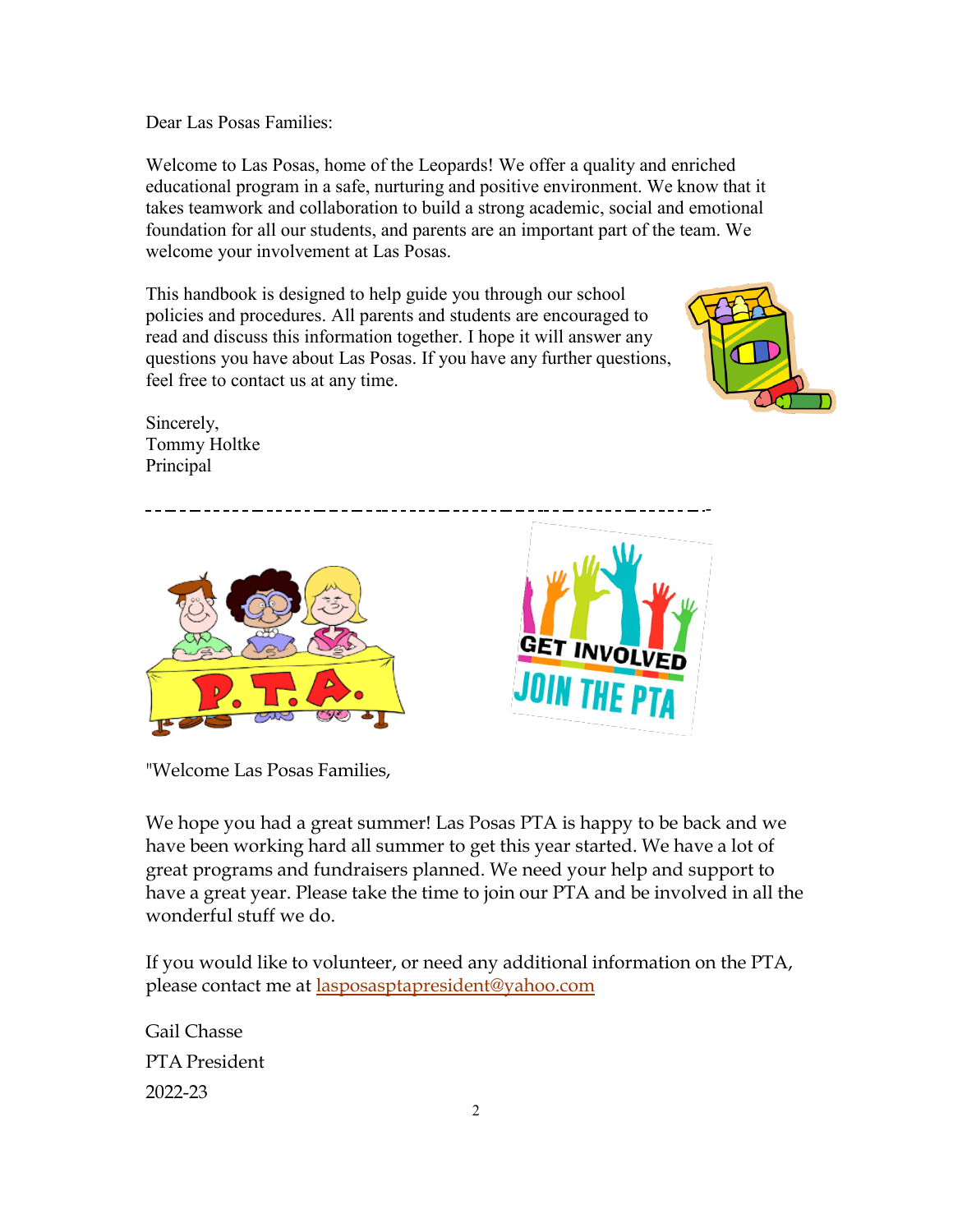# **LAS POSAS SCHOOL VISION**

*Inspiring and Preparing Our Students to be the Innovators of the 21st Century.*



# **LAS POSAS SCHOOL MISSION**

*It is the Las Posas School mission to foster a strong foundation where our students are motivated to be creative, critical thinkers, communicators and collaborators. This commitment to provide and instill 21st Century skills will allow our students the opportunity to thrive in future global environments.*

.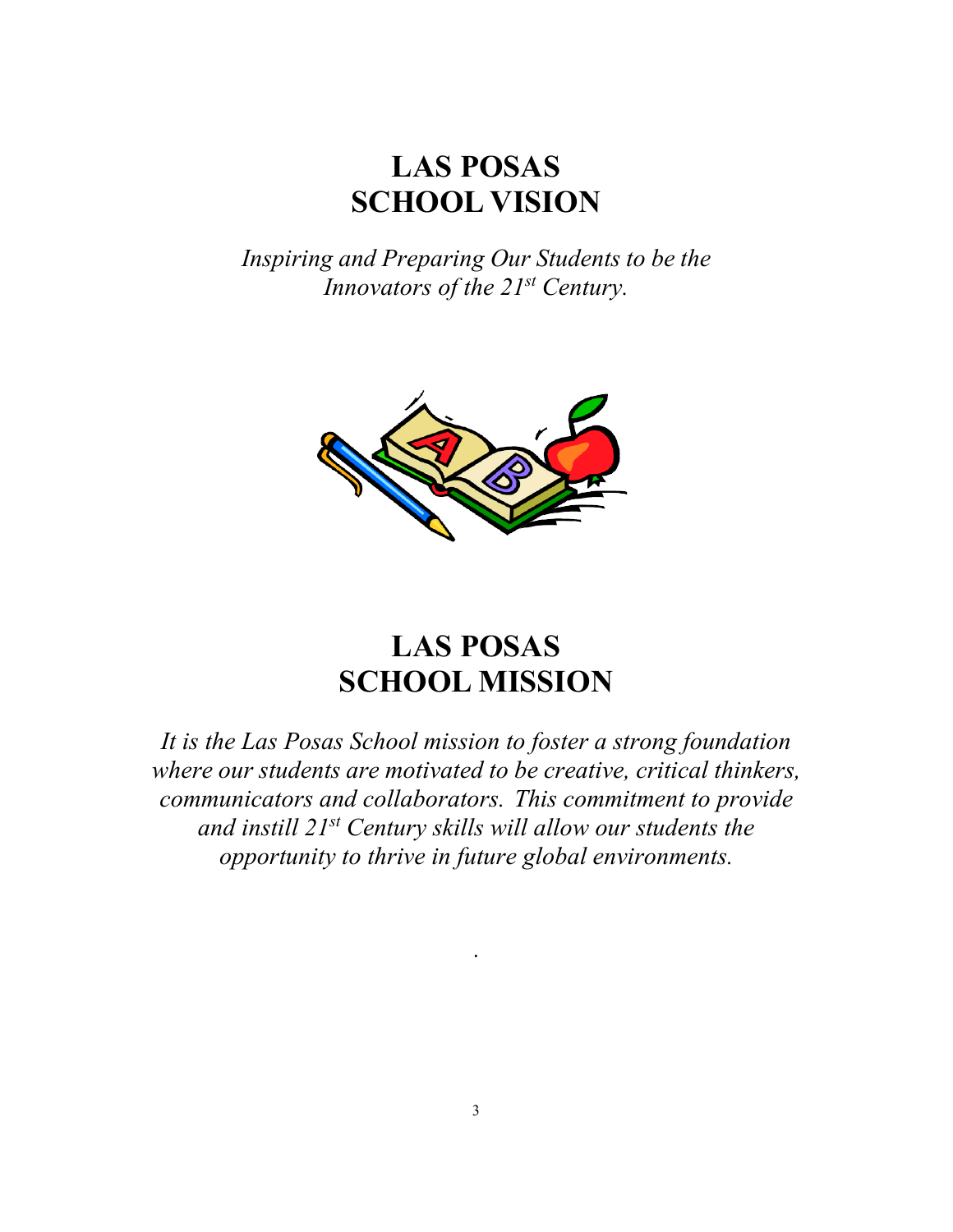

# **LAS POSAS SCHOOL 2022-23**

**EARLIEST ARRIVAL TIME: 7:55 a.m.**

# **7:55 Gates Open**

l

**8:10 TARDY BELL (students not in the classroom by this time are marked tardy)**

| <b>Transitional Kindergarten</b><br>8:10 - 12:57 Early Birds<br>9:40 - 2:25    Late Birds<br>$9:55 - 10:15$ Recess<br>$11:30 - 12:13$ Lunch                                                      | Kindergarten<br>$8:10 - 12:57$<br>Early Birds<br>Late Birds<br>9:40 - 2:25<br>$9:55 - 10:15$<br>Recess<br>$11:30 - 12:13$ Lunch                                                                  |
|--------------------------------------------------------------------------------------------------------------------------------------------------------------------------------------------------|--------------------------------------------------------------------------------------------------------------------------------------------------------------------------------------------------|
| Grade 1<br>$8:10 - 9:55$<br>Instruction<br>$9:55 - 10:15$<br>Recess<br>$10:15 - 11:30$ Instruction<br>$11:30 - 12:13$ Lunch<br>$12:13 - 2:25$<br>Instruction<br>2:25<br>Dismissal                | Grade 2<br>$8:10 - 10:20$<br>Instruction<br>$10:20 - 10:40$<br>Recess<br>$10:40 - 11:58$<br>Instruction<br>$11:58 - 12:41$<br>Lunch<br>$12:41 - 2:25$<br><b>Instruction</b><br>2:25<br>Dismissal |
| Grade 3<br>$8:10 - 10:20$<br>Instruction<br>$10:20 - 10:40$<br>Recess<br>$10:40 - 11:58$<br>Instruction<br>$11:58 - 12:41$<br>Lunch<br>$12:41 - 2:25$<br><b>Instruction</b><br>2:25<br>Dismissal | Grades 4 and 5<br>$8:10 - 10:45$<br>Instruction<br>$10:45 - 11:05$<br>Recess<br>$11:05 - 12:27$<br>Instruction<br>$12:17 - 1:00$<br>Lunch<br>$1:00 - 2:55$<br>Instruction<br>2:55<br>Dismissal   |

#### **RAINY DAY RECESS SCHEDULE/MPR**

**9:55-10:10 Grades TK/K/1 10:15:-10:30 Grades 2, 3 10:35-10:50 Grades 4, 5**

**RAINY DAY LUNCH SCHEDULE/MPR**

**11:30-12:00 Grades TK/K/1 12:05:-12:35 Grades 2, 3 12:40-1:10 Grades 4, 5**

**Minimum Day (When Scheduled)– 12:00 Dismissal**

TK-  $5<sup>th</sup>$  Grade Students all attend  $8:10 - 12:00$  p.m.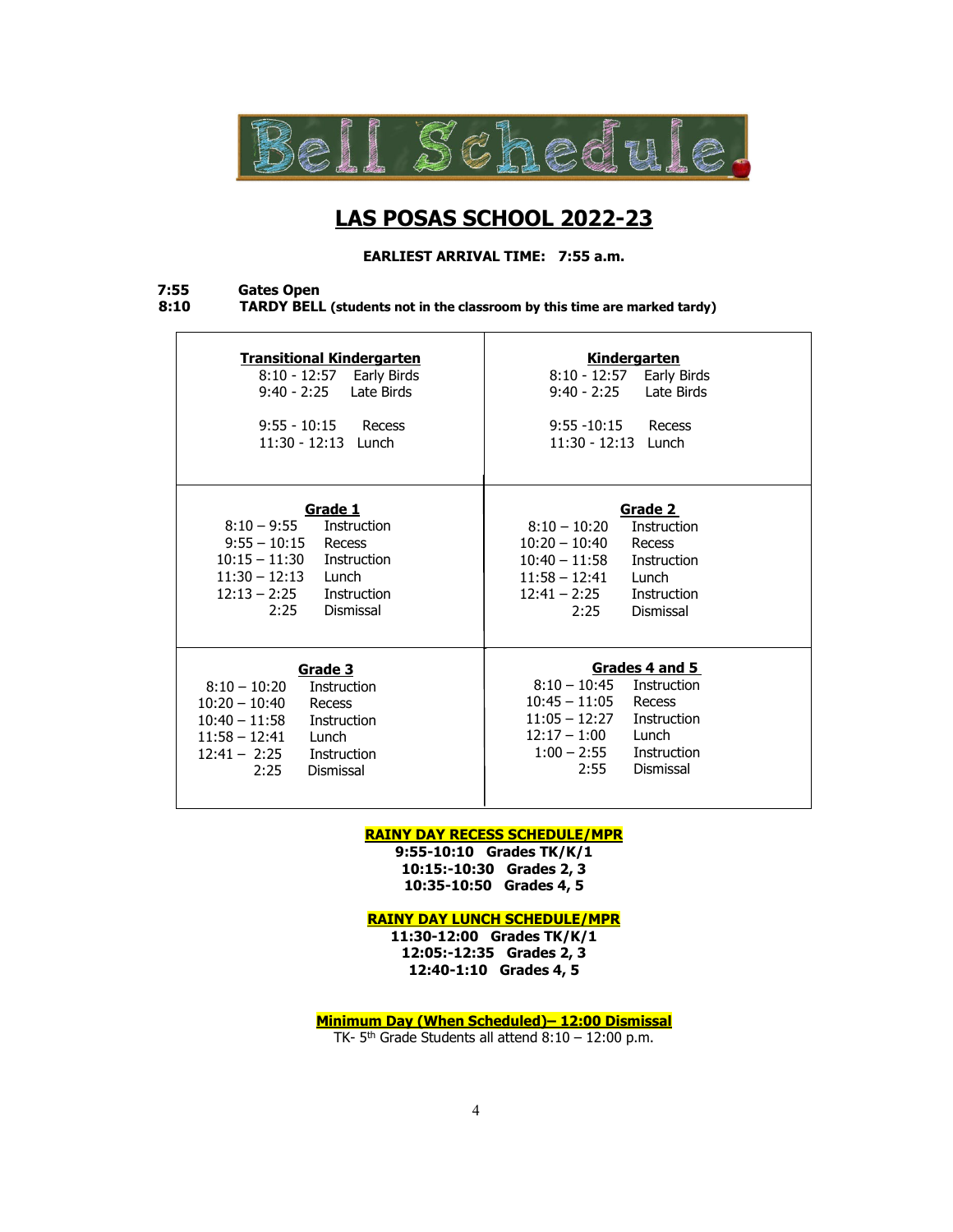# **ARRIVAL AND DEPARTURE**

To ensure proper supervision and safety, childrenare to arrive at school no earlier than **7:55 A.M.** Supervision is provided on the east gate playground at this time. This area is used by K students (Rm. 4 & 8) and all  $1^{st}$ -5<sup>th</sup> grade students.

Students only are to enter the campus through the gate each day and line up on the blacktop at the designated spot for their class.

Supervision for students dropped off at the west side playground (small playground near Las Posas) is **8:00 A.M**. This is used for K students in K1, K2, & TK students.

At 7:55, our school gates will be opened. Students will enter the campus based on their grade:

- East Gate—students in grades 1-3 and Kindergarten in room 4 and 8
- Office Gate—student in grades 4 and 5
- Kinder Gate—students in K1, K2 and TK

All gates will be closed promptly at 8:10 A.M. If the gate is closed, students must report to the main office for a late admit slip.

Late kindergarten in K1 and K2 and TK will enter the West gate at 9:40. Kindergarten students in rooms 4 and 8 will enter the campus over at the East gate.

# **NO SUPERVISION IS PROVIDED ON CAMPUS PRIOR TO 7:55 A.M**.

Students in grades 1-5 may ride their bikes to school. They must WEAR HELMETS and need to have locks to lock up their property. The school gates will not be opened until 7:55 A.M. If students are early, they need to wait at the gate. When the gate is opened, students must walk their bikes to the bike rack that is located inside the east gate.

# **COMMON DISMISSAL IS 2:25 P.M.**

Students will be dismissed at the same school gates that they entered in the morning. Teachers are on duty for 10 minutes only. **Please be sure your child is picked up on time**. If a student is not picked up, they will be walked to the office.

Please make arrangements for after-school activities before dropping your child off at school as we do not interrupt classrooms during instructional time to deliver such messages. The school telephone is not available to the children except in the case of emergencies.

*Lincoln Military Housing allows us to use their park loop for student drop-off and pick-up*. Enter the loop on the east side of the loop. To ensure safety, *students should exit or enter vehicles only on the passenger right side of the vehicle.* The main parking lot is reserved for school faculty and staff until 8:10 A.M.

# **SAFETY ON THE STREETS AND PARKING LOT**

For the safety of all, please use the crosswalk at Calle La Guerra and Calle La Palmera. Thank you in

advance for your patience and good manners to each other and to staff. Remember that it is all about keeping all of our children safe.

The parking lot is closed to everyone except staff until 8:10 each morning. It closes again at the dismissal time between 2:00 and 2:45 each day except for designated child care provider vehicles. Please park in the surrounding streets to walk up to the school at those times. Adults must accompany students walking in the parking lot.

The school driveway/parking lot is ONE WAY ONLY. Enter on the east side only. Please DRIVE SLOWLY through the parking lot at all times.

# **STRANGERS**

Children should be reminded regularly of the dangers of talking to strangers when walking to and from school. All children should be instructed to contact the school or parents immediately if anyone questionable approaches them at anytime. Students will only be released to properly identified adults whose names are on the student emergency card.

# **REGULAR ROUTE**

Help your child establish a regular route to and from school each day. Encourage your child not to deviate from the established route. If possible, see that the route has a minimum of traffic hazards and is used by many other school children. Please check frequently to see that your child is observing safety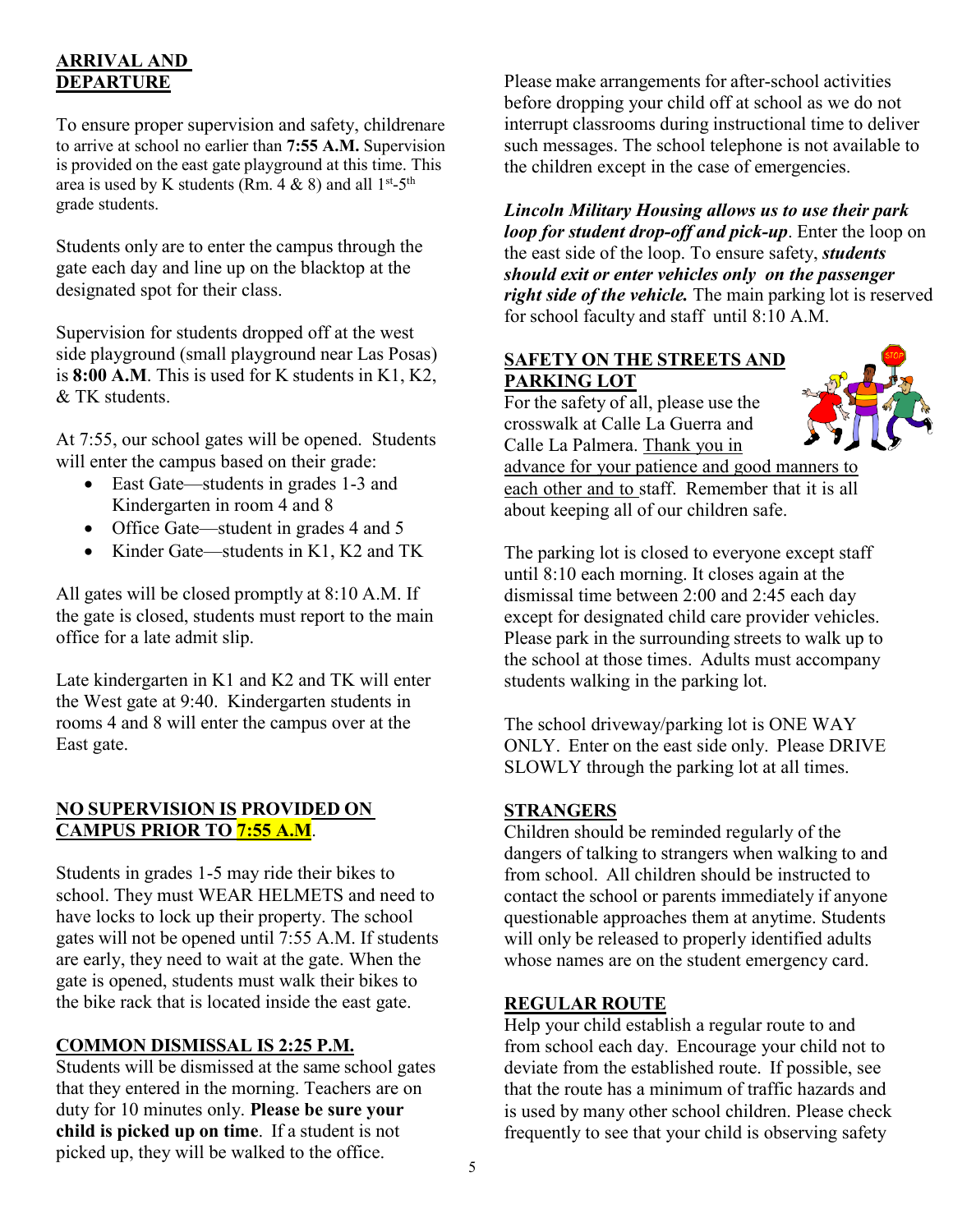rules while walking to and from school. It is always safer for children to walk home in a group or with a partner.

Students and adults should practice safety and citizenship at all times. Students are to cross streets only at properly identified crosswalks. Explore routes that involve minimal street crossing. To assist with traffic congestion, car pools are strongly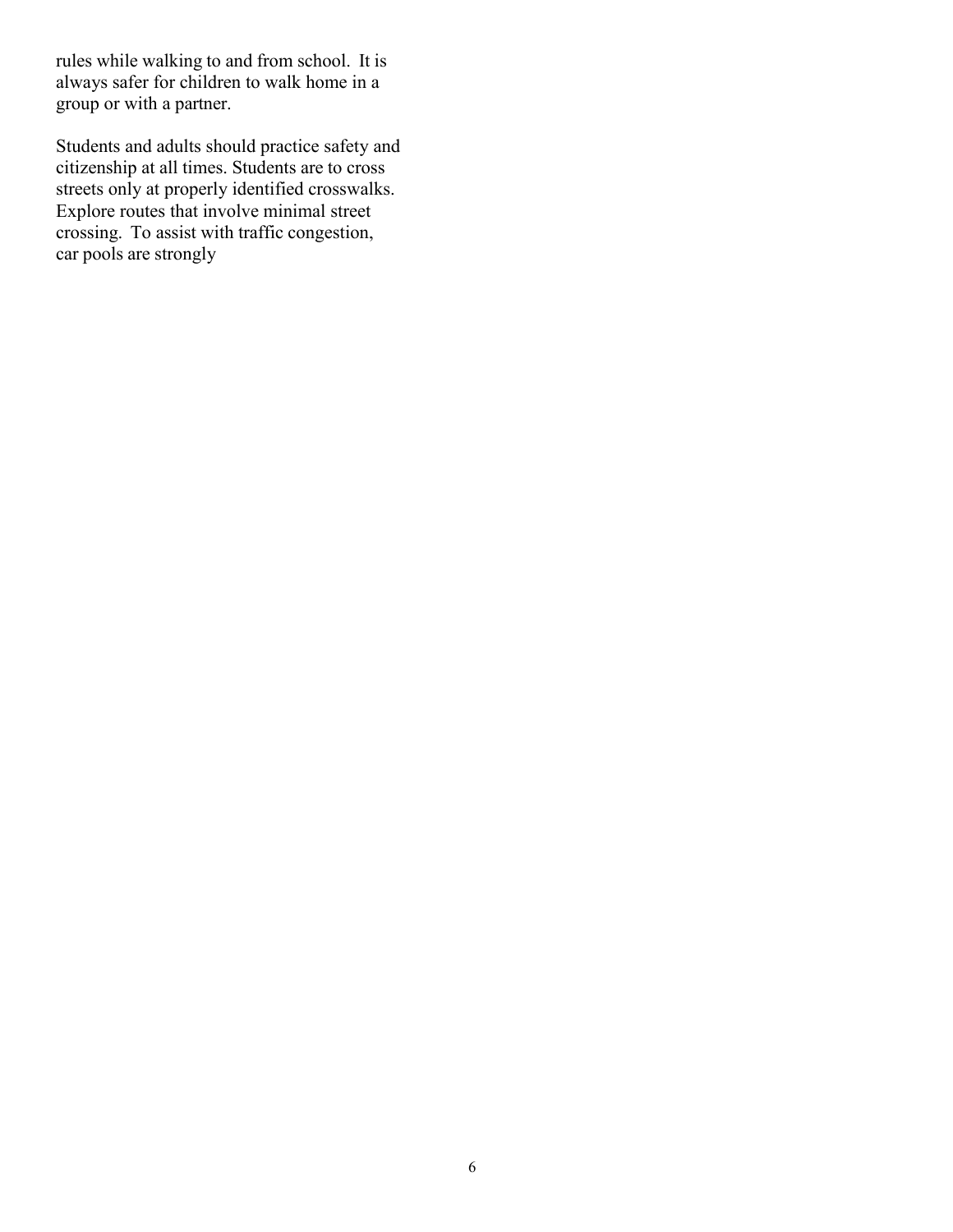encouraged.

# **ATTENDANCE AND VERIFYING ABSENCES**

Research is clear that regular school attendance is very important for academic growth. We cannot educate students who are not at school. Our school district only receives funding when students are present. Excessive absences will be cause for a student to be referred to the Student Attendance Review Board (SARB).

# **SARB**

Students are allowed to have any combination of 3 unexcused or unverified absences or tardies of over 30 minutes per school year. After the third occurrence, the student will be referred to the SARB process.

A parent can report their child as ill for 10 days during the school year. After the tenth day, the school has the right to request a doctor's note to verify the absence or to ask the parent to bring to the child to school and be checked by the health tech to determine if he/she is fit to attend school. Failure to comply will result to a referral to the SARB process.

# **TARDIES**

In order to provide a quality instructional program, students must arrive at school on time. The first bell rings at 8:05 A.M. Instruction will begin once inside the room at 8:10 A.M. Students are considered tardy after that. Tardy students will need to stop at the office to check-in and receive a "Readmit Slip". If tardies become excessive, parents or guardians will be referred to our SARB.

# **ABSENCE EXCUSES**

A phone call must be made to the absence hotline on each day your child is absent from school. Please call (805) 482-4606 and follow the voice prompt. The following should be included in the hotline message when you call or on a note sent with the student upon returning to school:

- a. Child's first and last name
- b. Reason for absence. If illness, state kind of illness.
- c. Date or dates of absence
- d. Teacher's name and child's grade
- e. Name of person reporting the absence

A child returning to school after an illness should be well enough to go outside at recess. Active play is not required if a note is sent. No child may be in school with a fever or any contagious or communicable disease. Parents will be called to pick up any child who is unable to benefit from being in school due to general illness or extreme fatigue. **Children may not return to school until 24 hours after their temperature has returned to normal.**

# **CHECKING OUT A STUDENT DURING THE SCHOOL DAY**

Students who must leave the school grounds during the school day must be signed out of the office by a parent/guardian or authorized adult listed on the emergency form.

The adult must come to the office, check in with the office staff, ask to have the student called, be prepared to provide photo identification and sign the student out. The child will not be called to the office until the person picking them up arrives in the office. The student will come to the office upon being called. The adult may not go directly to the classroom to check out the student for this creates an interruption in the instructional process.

Please allow for extra time if you come to pick your child up during recess or lunch as it may take time to locate them on the playground and get their belongings. Upon the student's return to school, the parent returns to the school office to sign their student back in.

# **EMERGENCY CARDS**

Emergency cards are maintained online and in the school office and are of utmost importance.

# **IT IS IMPORTANT THAT YOU COMMUNICATE ANY CHANGES TO THE SCHOOL ADMINISTRATIVE ASSISTANT.**

There may be an occasion when we must reach you or an emergency contact person to facilitate the needs of your son or daughter. Without current telephone numbers, a minor problem may become a very real crisis. A student may **NOT** leave the school grounds with anyone other than those listed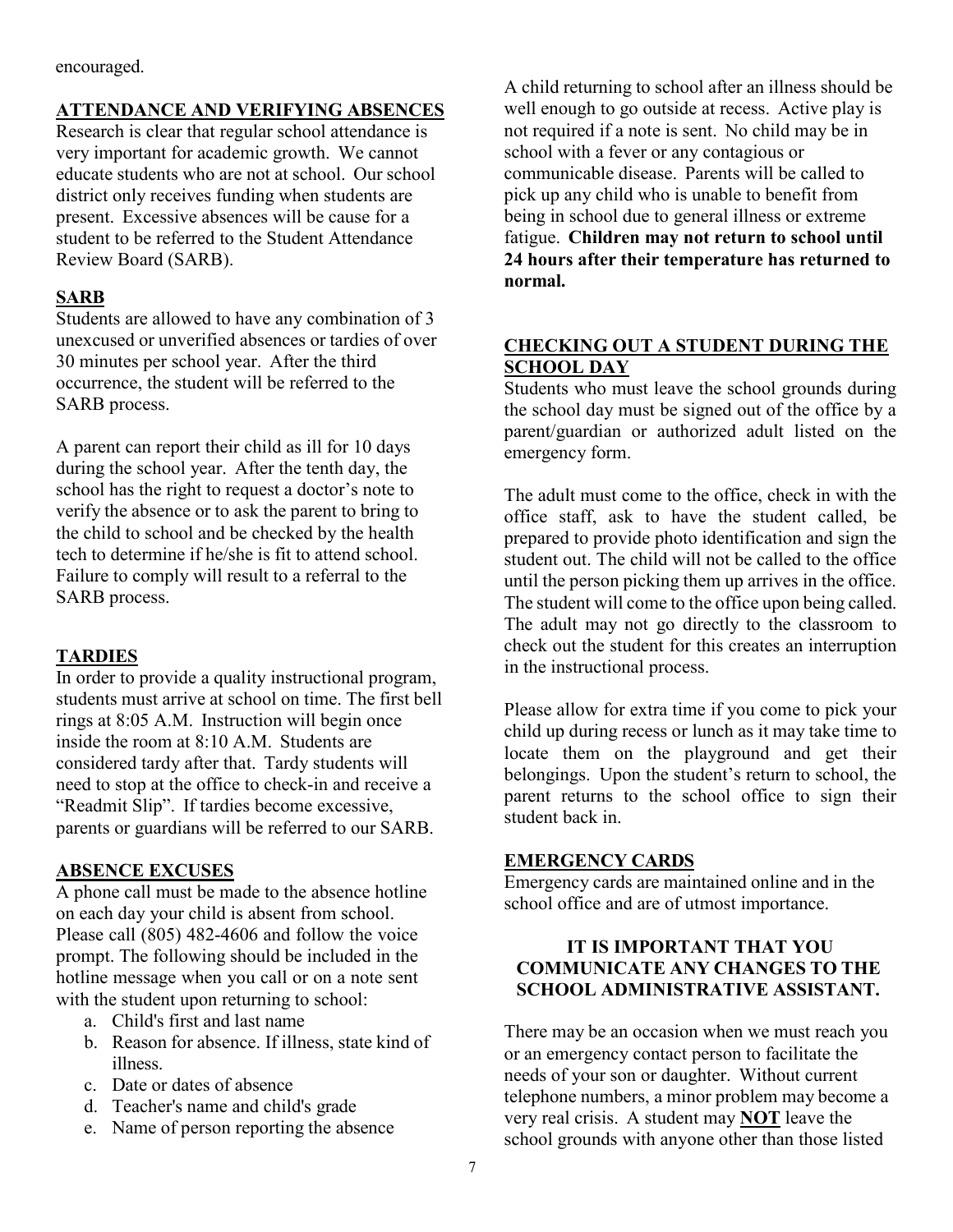on the emergency forms unless the school receives a note from the parent(s) stating the name of the person(s) with whom they may leave.

## **MEDICATIONS**

California State Education Code for Health and Welfare requires that "if your child must temporarily take a prescription or "over-thecounter" medication (even just an aspirin or cough drops) at school, it must be taken to the office (preferably by an adult), in the original container, giving the name of the medication, strength, and dosage to be given, and an "Administration of Medication in School" form signed by the physician. If this form does not accompany the medication, school personnel **cannot** administer the medication, and a parent must come to the school to administer the medication in the Health Office and be witnessed by a member of the office staff.

The school office has the "Administration of Medication in School" forms. The Health Technician or School Site Administrative Assistant will supervise as directed by the doctor.

**Students may not have medications of any kind in their possession**. If you have any questions about medication procedures, please call the school Health Tech.

#### **EMERGENCY DISMISSAL**

We hope that we will never have to send students home because of an earthquake, serious incident, or other disaster that would make the school unsafe. However, please make certain your children know who they are to go home with if such a disaster occurs. Someone will have to sign them out. The names and phone numbers of local people who could sign them out needs to be on the emergency card.

#### **EMERGENCY/DISASTER PLAN**

In the event of a major disaster during school hours, students will duck, take cover then evacuate to the playground when it is safe to do so. Staff members will stay with classes until a parent or a designated adult (the one you select for the emergency card) signs the student out. Remember only adults listed on the emergency card may sign your child out. Two-way radios are used for on-campus communication as well as direct communication

with the district office. The school and district have a comprehensive disaster plan that can be reviewed in the school office. The designated area to pick up and sign out students will be at the gated area off the parking lot entrance; however, that area could change, depending on the circumstances of the emergency.

## **CLOTHING**

Please label with first and last name personal items, such as: coats, sweaters, lunch boxes, lunch sacks, etc. Students and parents are encouraged to check for lost clothing and other articles in our lost-andfound barrels located in by the multipurpose room.

## **SMOG**

Play is restricted when the smog level or air quality is unhealthful for normal physical activities.

#### **CELL PHONES AND ELECTRONIC DEVICES**

According to PVSD District Policy 5131: "Students may possess or use electronic signaling devices including, but not limited to, pagers, beepers, and cellular/digital telephones, provided that such devices do not disrupt the educational program or school activity. **Electronic signaling devices shall be turned off during the school day and at any other time directed by a school employee.** If a disruption occurs, the employee may direct the student to turn off the device and/or confiscate the device until the end of the class period, school day or activity."

# **We are requiring that students keep cell phones and other electronic devices turned off during the school day and out of sight, which will minimize the disruption they can cause but make them available in an emergency.**

Students may check in their cell phones before school with the classroom teacher or at the office and pick the phone up at the end of the school day. *Cell phones and other electronic devices are not allowed during outdoor activities. This includes recess, lunch and P.E.* **Please be aware that the school is not responsible for lost or stolen student property.**

#### **INSURANCE**

The school provides insurance forms as a service to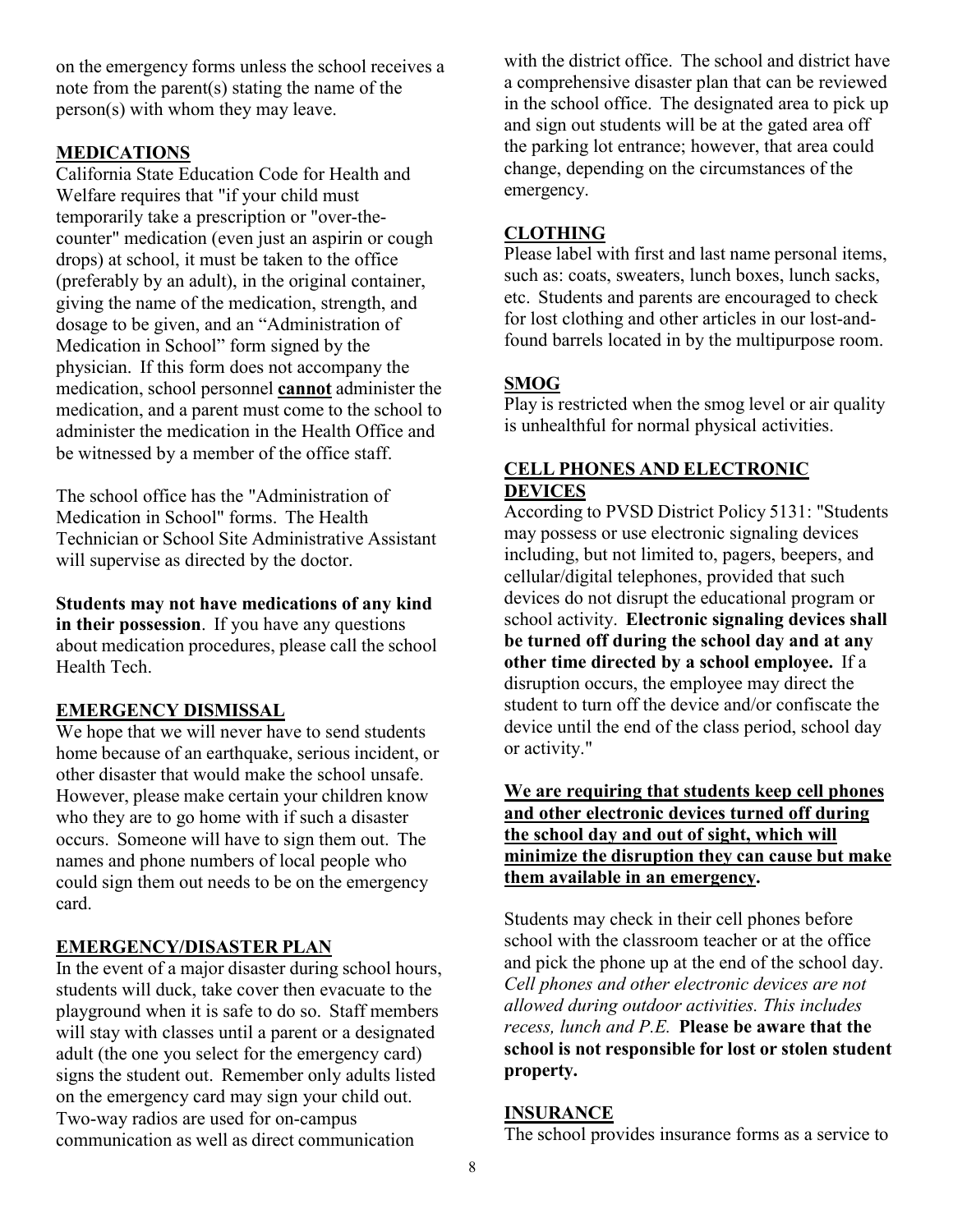parents. This form and any claims are to be mailed to the Insurance Company whenever the protection is purchased. Claim forms are available in the school office.

## **VISITING THE CAMPUS: EVERYONE MUST SIGN IN**

All visitors, volunteers, parents, guests, or anyone else coming on the campus must sign in and out at the office using our Raptor system. Visitor's badges must be worn at all times while on campus. This is for the safety of the children as well as for your safety. If we were to have an emergency, we would not know to look for you if you are not signed in.

# **CLASSROOM VISITATIONS**

Parents are always welcome at school. If you would like to visit your child's classroom, please make prior arrangements with your child's teacher. (Please also make child care arrangements for younger siblings.)

• Classroom visits will be for 20 minute periods of time.) In order not to interrupt the teaching process, please save any questions for the teacher until after class time.

#### **PARENT VOLUNTEERS**

Parent involvement is highly encouraged at Las Posas. There are many opportunities to participate and assist in our school programs. Parents interested in volunteering in the classroom must arrange times with the teacher in advance.

All volunteers must complete our Volunteer Form and have a copy of a valid I.D. on file at the school office before working on campus. **A new form must be completed for each school year.** When volunteering, please make other child care arrangements for younger siblings.

**Anyone attempting to be on the school grounds or enters a classroom without following these check-in procedures will be asked to leave and check in with the office**. In the event of any drill or emergency, volunteers are required to stay until released.

#### **INTERRUPTION POLICY**

In order to maximize classroom instructional time,

it is our policy not to interrupt classroom for any reason other than an emergency. School transportation plans and after-school commitments will need to be made with your student before school. The no interruption policy includes lunch arrangements. *The office is not able to deliver personal messages except of an emergency nature.*

## **SNACKS & LUNCHES**

# **THERE IS NO COST FOR SNACK AND/OR LUNCHES FOR THE 21-22 SCHOOL YEAR FOR ALL STUDENTS.**

Any student leaving for lunch must go to the office and be signed out and in by an authorized adult. Please do not bring pizza or other food for your child to share with others unless this has been prearranged with the classroom teacher and there is enough food for the entire class.

#### **Staff will not deliver lunches to the classrooms**.

Parents who bring in students' lunches after the

school day begins will be directed to leave it in the office. As it gets close to lunch time students will be called to come pick-up.



#### **BIRTHDAY AND OTHER CELEBRATIONS**

We acknowledge and honor student birthdays in the classroom. **However, we don't allow birthday celebrations and food brought into the classroom because of student allergies and family budgets. Food will not be distributed to students.**

If you would like to do something special in honor of your child, we suggest that a book be purchased for the classroom or library. Check with the classroom teacher for the suggested book titles. Party invitations may not be given out at school as we strive to be considerate of others' feelings.

#### **CLASSROOM CELEBRATIONS**

Good nutrition is very important to enable students to perform well in school. When classrooms have the opportunity to celebrate awards, or holidays every effort will be made to follow the suggested snack guidelines.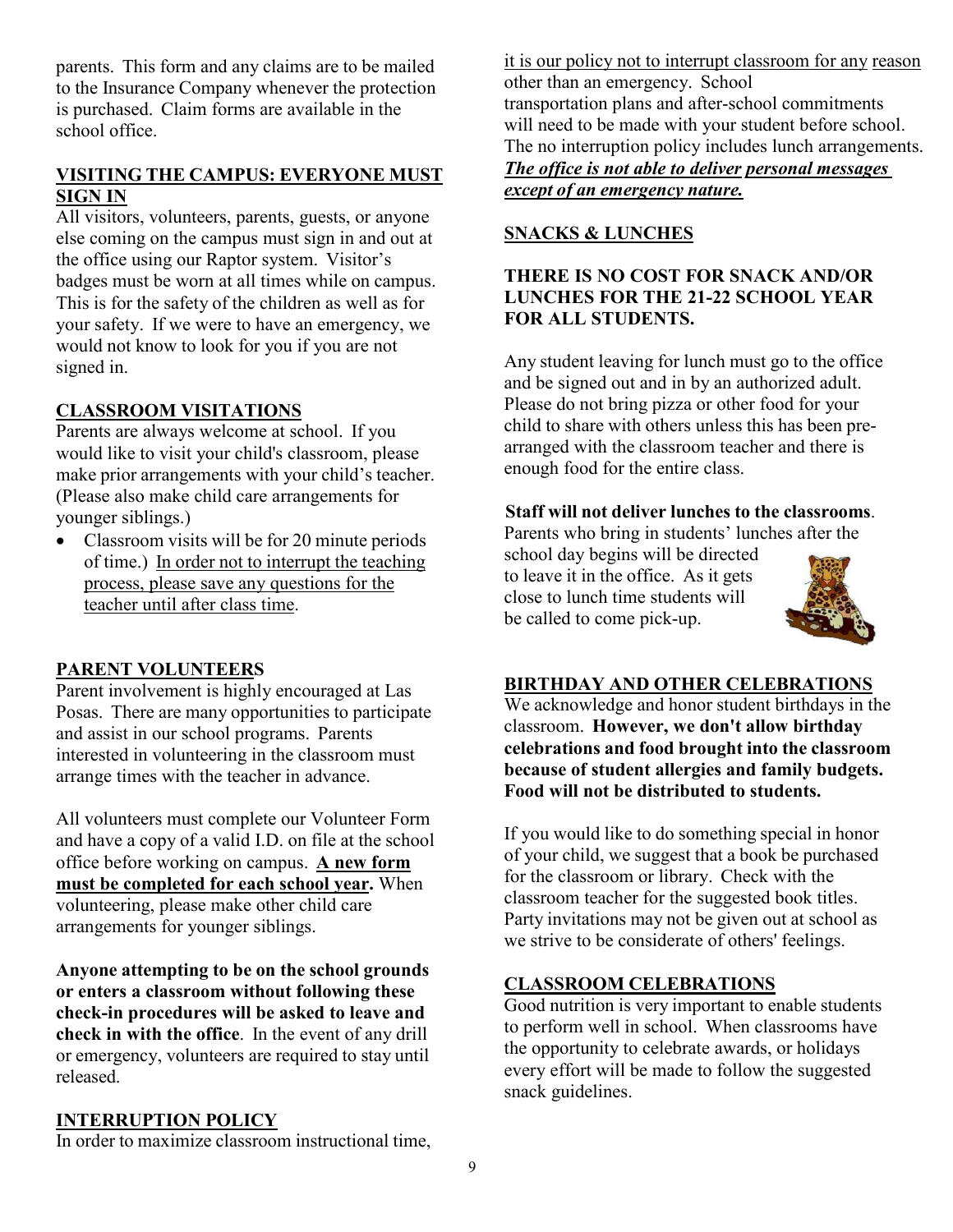**SUGGESTED SNACK GUIDELINES FOR SPECIAL OCCASIONS AND CELEBRATIONS**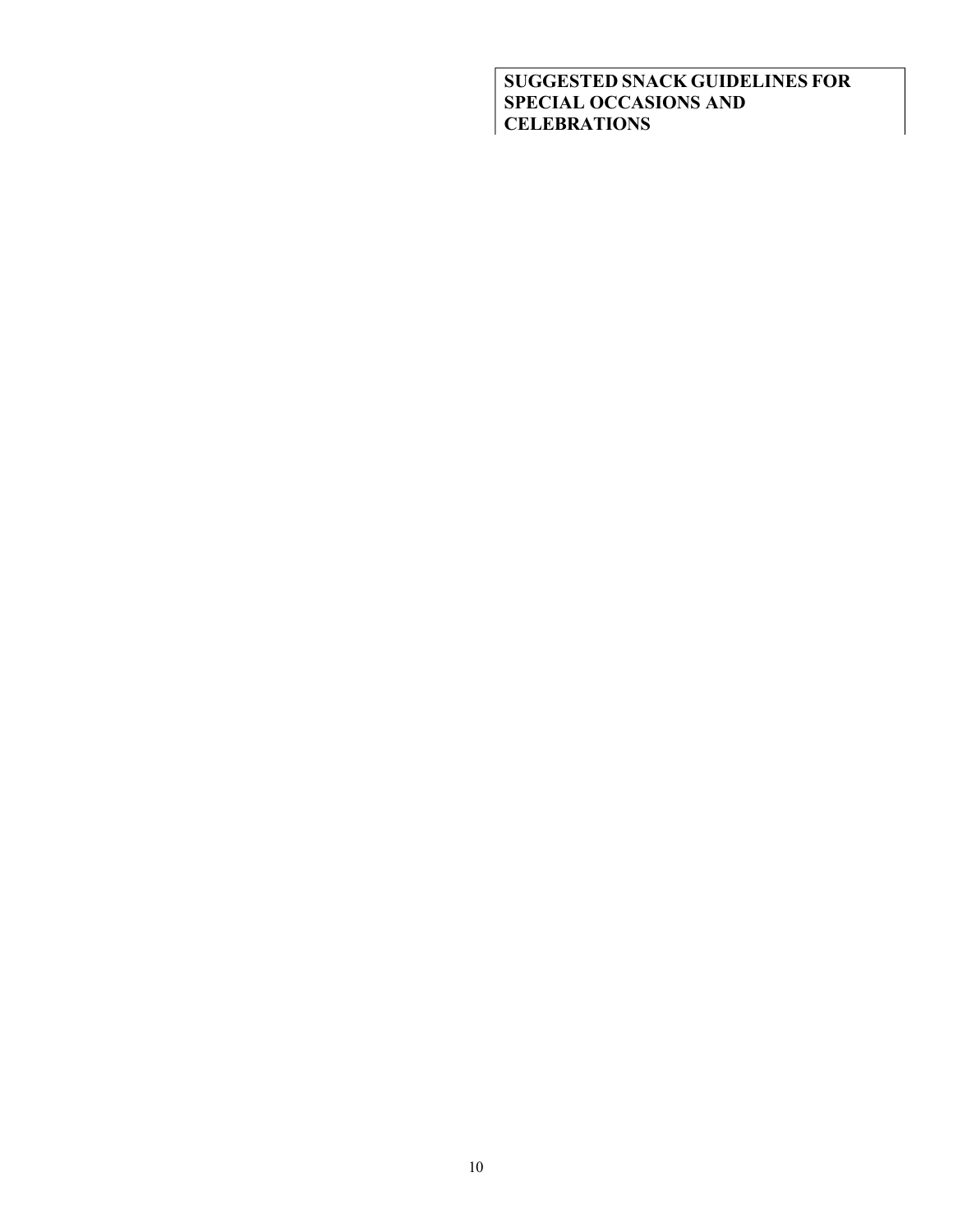# **Fresh Fruits & Vegetables**

Include at least one fruit and vegetable at parties such as:

- Apples, orange wedges, pineapple, bananas, kiwi, grapes, strawberries, dried fruits
- Baby carrots, green or red pepper strips, pea pods, broccoli, cauliflower, cherry tomatoes, and salads with low fat dressing.

#### **Snack Foods – (Prepackaged)**

- Low-fat string cheese
- Crackers with low-fat cheese
- Hot, soft pretzels with mustard
- Popcorn, air popped
- Cheese pretzel kabobs (cheese cubes threaded on thin pretzel sticks)
- Baked tortilla chips and salsa
- Pretzels, baked or reduced-fat chips are better than regular chips
- Hard-boiled eggs
- Dry cereal mix (i.e. Cheerios, Chex)

#### **Dessert**

Limit desserts to one or two small portion items. Options are:

- Graham Crackers
- Oatmeal raisin cookies
- Low-fat frozen yogurt
- Animal crackers
- Fig Newton
- Gingersnap cookies
- Vanilla Wafers
- Chocolate covered strawberries
- Strawberries with whipped cream
- Yogurt splits with bananas, yogurt, granola, and fruit toppings
- Angel food cake with fresh fruit toppings such as strawberries, peaches, blueberries, etc.

#### **Beverages**

- Nonfat, 1% milk (including chocolate)
- Water
- $\bullet$  100% juices

# **HOME TO SCHOOL COMMUNICATION**

Please check your child's backpack or school bag daily for notices, messages or announcements from teachers, the school principal, the school district or the PTA. Other avenues of home to school communication may include:

• School Website

PTA Newsletters

## The Las Posas "BASIC 5"

- Be respectful of all others.
- Be respectful of your environment.
- Make good, safe choices.
- Keep hands, feet and object to yourself.
- Do your best and allow others to do the same.
- Monthly Parent Bulletin and email
- Principal's Coffee
- Letters from Principal and/or Classroom **Teachers**
- Conferences, Progress Reports and Report Cards

# **Q PARENT CONNECT**

Las Posas is pleased to use *Q Parent-Connect* as a tool to enhance collaboration and communication between parents and staff. *Q Parent-Connect* is a secure web application that provides parents with direct access to student data via the Internet. Using a confidential PIN (Personal Identification Number) and password, parents can connect to the school district's student database and view their children's progress reports, attendance records, report cards, transcripts, and more. Parents may also use *Q Parent-Connect* to make online payments for cafeteria accounts through PayPal. Enrollment in *Q Parent-Connect* for lunch payment is voluntary**.** Applications may be completed online as long as your email is up to date.

# **PVSD DRUG/ALCOHOL/TOBACCO POLICY**

All PVSD campuses by federal law prohibit the use of tobacco, including e-cigarettes on or near school property. All campuses are drug-free and alcoholfree zones. At Las Posas School we believe it is a part of our role in cooperation with parents and the greater community to promote a drug-free lifestyle and environment. Please refer to the PVSD Parent Rights and Responsibilities for further information.

# **LASER-LIGHT POLICY**

For safety purposes, laser-light pointers are not permitted on school premises without special permission. As per procedure and policy, unauthorized objects other than those needed for regular school activities may be confiscated and not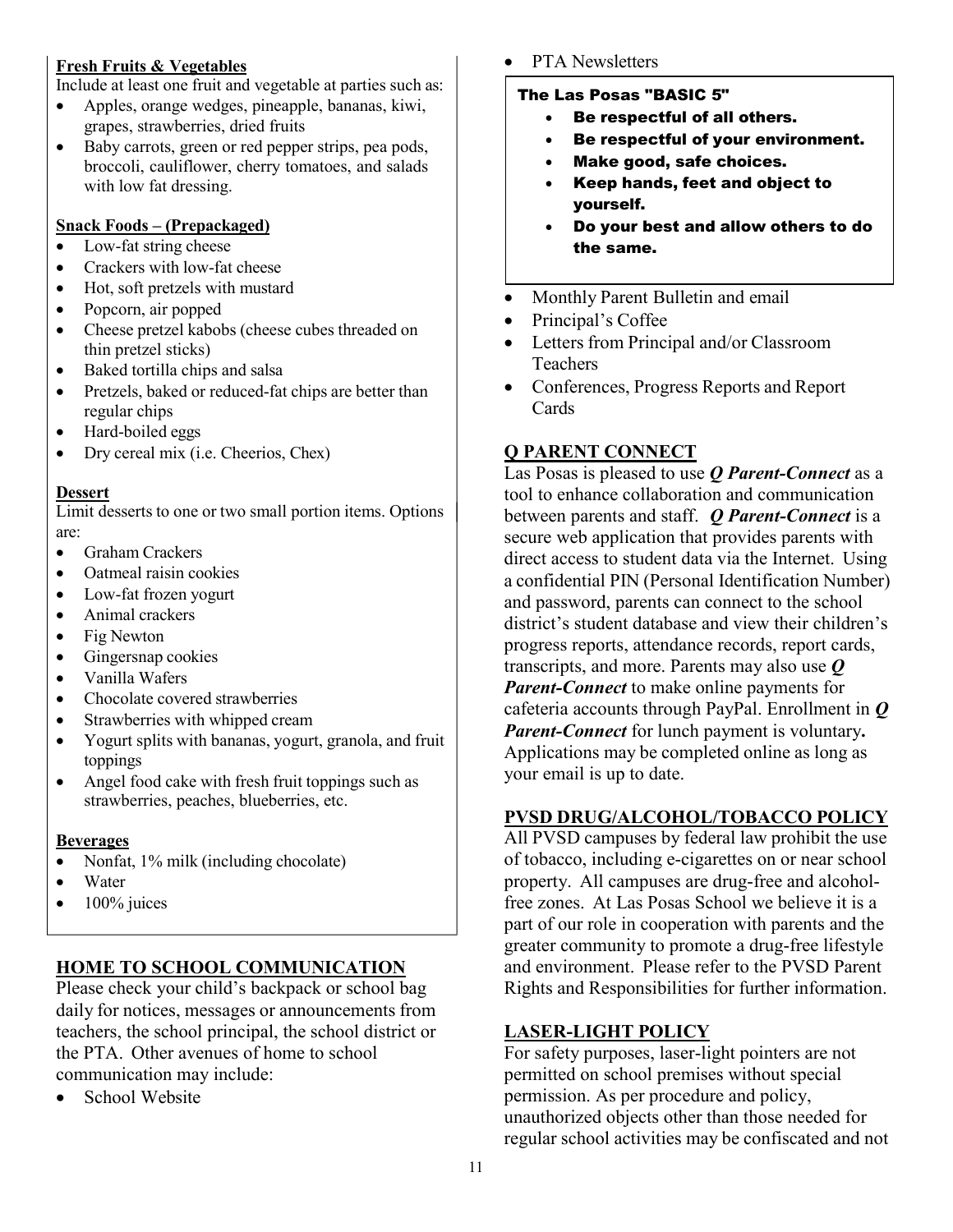returned. Students bringing laser pointers to school may be suspended.

# **COMPREHENSIVE POSITIVE BEHAVIOR PLAN**

Student behavioral expectations are based on the Las Posas "The Basic 5." All students are held accountable to these 5 expectations:

Each teacher has a classroom behavior system that encourages and reinforces positive behavior. We believe that:

## **Each student has the right to learn. Each teacher has the right to teach.**

The administrative office is always ready to aid and support behavior efforts. The teaching staff and administrator are expected to be fair, firm, and consistent when dealing with students. When reminders are needed to bring about positive behavior, several systems are in place:

- Classroom behavior systems
- Behavior referrals
- Noontime detention
- No contact agreements
- Behavior contracts
- Suspension

In addition to our school procedures, the school district has established a fair and consistent procedure to be followed by all teachers when a student has an emotional need or behavior problem. It consists of five steps, and if a student continues to have a behavioral problem the student will move progressively from one step to the next.

# **PVSD DISCIPLINE CONSEQUENCES**

*Step 1:* Student will receive verbal warning from the teacher. At this time the teacher will clarify the rule/rules student is violating.

*Step* 2: The teacher will have a conference with the student, during which the teacher will establish whatever changes are necessary to correct the undesirable behavior. The student may have detention. The teacher also will contact the student's parent/guardian.

*Step 3*: The teacher will again contact student's parent/guardian to identify clearly the unacceptable student behavior. The parent and teacher will work together to assist the student in changing the undesirable behavior. The student may have detention.

*Step 4:* The principal, teacher, parent and student will have a conference. School behavior expectations and consequences will be reviewed. The student may be placed on behavior probation including a behavior contract.

*Step 5*: The teacher will refer the student to the principal who will determine the appropriate action from the following options:

- Detention
- Behavior Contract
- Program adjustment
- Referral to School Attendance Review Board
- Suspension or Expulsion
- Other as appropriate

Certain extreme behaviors are considered severe enough that the five-step process will be bypassed and the student will be sent directly to the principal:

- Possessing, selling, buying or using tobacco, alcohol or drugs
- Fighting or stealing
- Using profane language, writing or gestures
- Intentional damage or destruction of property
- Blatant disrespect for authority
- Possessing, selling, buying or using real or imitation firearms, knives, explosives or other weapons
- Possession of any electronic signaling device or laser pointer
- Sexual, physical, mental or verbal harassment
- Involvement in a threat or act of hate/violence

## **These extreme behaviors may result in suspension from school or expulsion from the school district.**

#### **GENERAL RULES**

## **Show respect and a cooperative attitude toward all adults and students.**

- Use appropriate language and gestures at all times in actions, conversations, writing or drawings.
- Respect school property.
- Personal electronic devices are NOT permitted at school including toys, games, home electronic devices
- All playground equipment including balls will be provided by the school. Students may **NOT** bring a football, softball, baseball, handball, tennis ball, or any other sports equipment to school.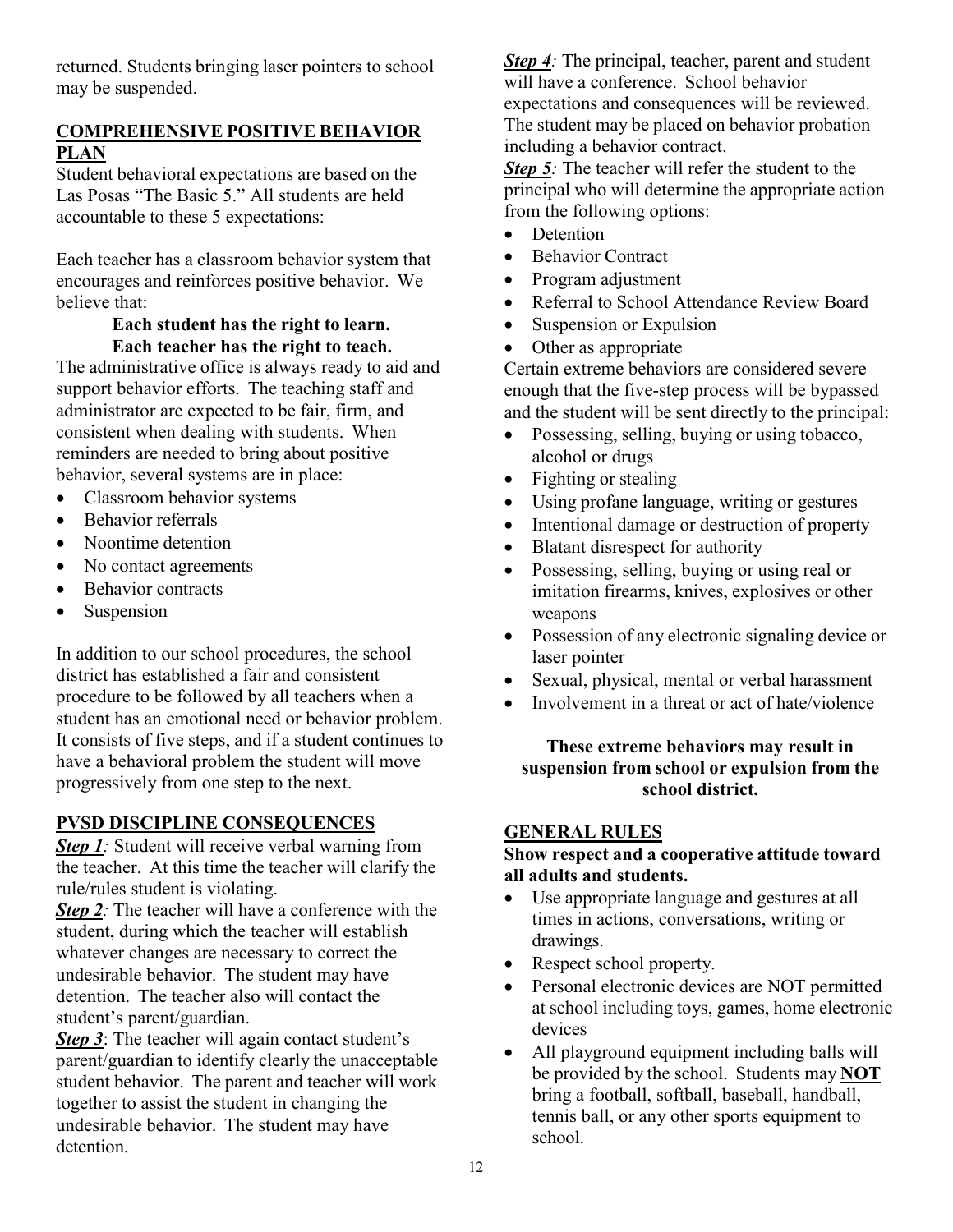- Gang-related signs, language, drawings, slogans and attire are unacceptable at any time or any place.
- Sunglasses may not be worn unless they are prescription sunglasses and a doctor's statement is on file in the office.
- Laser light pointers are not permitted on school premises.
- Glass bottles or any other kind of glass containers may not be brought to school at any time due to potential injuries.
- Pets may not be brought to school except when approved in advance by the teacher. Pets must be in cages or on leashes. Students may NOT PET OR HOLD dogs, cats, hamsters, mice or any other visiting animals - even in cages or on leashes. *Pets may only stay for a short period of time and the visit must relate to the instructional program in the classroom*.
- Items which could prove harmful to children, such as: medicines, chemicals, or sharp or dangerous materials, cannot be brought to school.

# **GUIDELINES FOR STUDENT DRESS**

At Las Posas we know that coming to school properly groomed helps to establish good lifelong habits. Research shows that there is a definite relationship between good dress habits, good work habits and proper school behavior. Please follow these guidelines:

- Dress of the student must not interfere with his/her ability to perform assigned class activities.
- No crop tops, tank tops, halter or spaghetti strap tops may be worn unless they are worn under or over other garments. Tops must be long enough to completely cover midriff and stomach. Shorts must be mid-thigh or longer in length.
- All dress must be neat and clean.
- All students must wear closed-toe shoes with backs. **All shoes must be appropriate for PE**, no flip flops, sandals or shoes without backs.
- Hair must be neat and clean. Hair styles/hair color must be respectful of the academic environment for all students and should not distract others from learning.
- No make-up is allowed.
- Body piercing jewelry, except for most earrings, is prohibited. Earrings may not be larger than 1

inch in diameter. Dangling or large earrings may be snared in active play and should not be worn to school.

- Caps or hats are only to be worn properly outside. Hoods, hats and caps may not be worn indoors anywhere.
- Clothing must be worn as designed to be worn; e.g., straps hooked and in place, appropriate size, etc.
- Helmets are required by law for all bike and scooter riders.
- Wheelie shoes may NOT be worn to school.
- *Roller blades, roller skates, and other hazardous equipment cannot be brought to school because there is no secure storage for these items.*
- Gang related attire, bandanas, drawings, symbols, hand signs and flashings are unacceptable at any time.
- Wearing of attire that promotes drugs, tobacco, or alcohol, or contains profanity or demeaning or offensive remarks or pictures is unacceptable.

# **SAFETY RULES**

## **Recess and Rules:**

- Students must walk when dismissed to playground, lunch, recess or home.
- Food must only be eaten in assigned area, not on the playground or in restrooms. When finished eating, students are to make sure the area is clean and their trash is put in our trash barrels.
- Students remain at tables until dismissed by yard duty supervisors or teacher.
- Students must have a hall pass to be in hallways.
- Students may not retrieve playground balls that go over the fence, into backyards, on the roof or in the street.
- Students may not climb on fences, backstops, poles, tables, walls, tether ball ropes, volleyball nets, etc.
- Fences are not to be used as backstops.
- Students are not to pop lunch bags, plastic bags, and juice boxes.
- Put aluminum cans in recycle barrels and lunch boxes in designated areas.

# **Restroom and Drinking Fountain Rules:**

Restrooms have specific uses. They are not play or eating areas. Climbing on stalls or on ledges